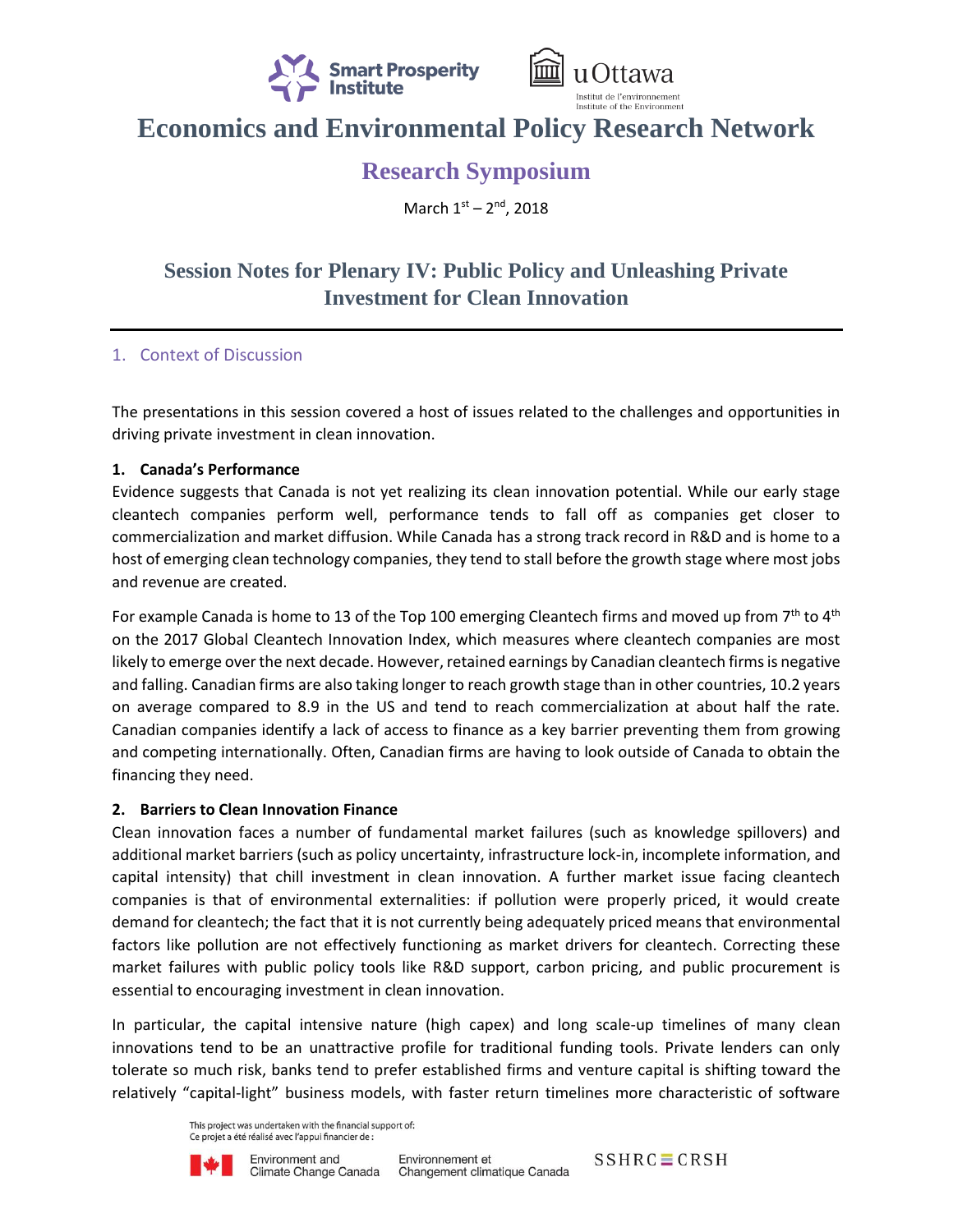



investment. Low capex investment is presently outweighing high capex 20:1. This means public investment and innovative funding models are necessary to meet the needs of the cleantech sector. The high cost of capital for cleantech firms appears to be preventing them from being able to compete with and displace incumbent industries.

Additionally, inadequate information can impede investment in clean innovation. For example, the finance industry is only beginning to build an understanding of the sector, information barriers and policy uncertainty appear to be slowing the capacity of the finance sector to develop instruments to meet the needs of clean innovation. Trends toward improvements in understanding of environmental risk and climate-related financial disclosure may be able to better inform lending decisions.

Conversely, cleantech SMEs are often run by founder/CEOs that sometimes don't necessarily possess the business and finance experience to develop strong funding proposals and shift their organization from a creation to a growth mindset.

More broadly, there is a need to develop financial mechanisms to support the demand of low carbon products and services. Increasingly the argument is being made that supporting clean tech firms without having a market for carbon in place, does not make a lot of sense. Tools and solutions to address this problem already exist, however they are not applied in Canada at present.

### 2. Research Questions Identified

The following directions for future research emerged from the discussion:

- **How could the clean technology 'sector' be better measured to inform decision making by financing institutions?** You can't manage what you can't measure. Financial institutions are struggling to account for the cleantech sector without sufficient data. Improving existing tools such as Canada's Standard Industrial Classifications (SIC) to account for emerging trends can help institutions make decisions for cleantech. **What are other jurisdictions around the world doing to address this?**
- **How can public investment in clean innovation finance best leverage private capital?** Recent federal budgets saw a significant injection of capital to drive clean innovation. Identifying best practices for leveraging private capital – beyond direct financing - is important to get the most out of the public investments Canada has made.
- **How can environmental risk be better accounted for in financial risk assessment?** International trends toward recognition of environmental and climate risk by the financial sector represent an opportunity to better incorporate environmental impacts in financial decision making.
- **How could alternative capital allocation requirements for cleantech help drive private investment?** Some US financial institutions enjoy lighter capital allocations for certain product offerings such as venture debt allowing them to fund enterprises at an earlier stage and at finer pricing than would be otherwise possible. Knowing that this notion of altering capital allocation buffers is contentious (it effectively re-allocates risk to the financial system, arguably in a way that misprices assets and hence could increase systemic financial system risk in a way that is not

This project was undertaken with the financial support of: Ce projet a été réalisé avec l'appui financier de :



 $SSHRC \equiv CRSH$